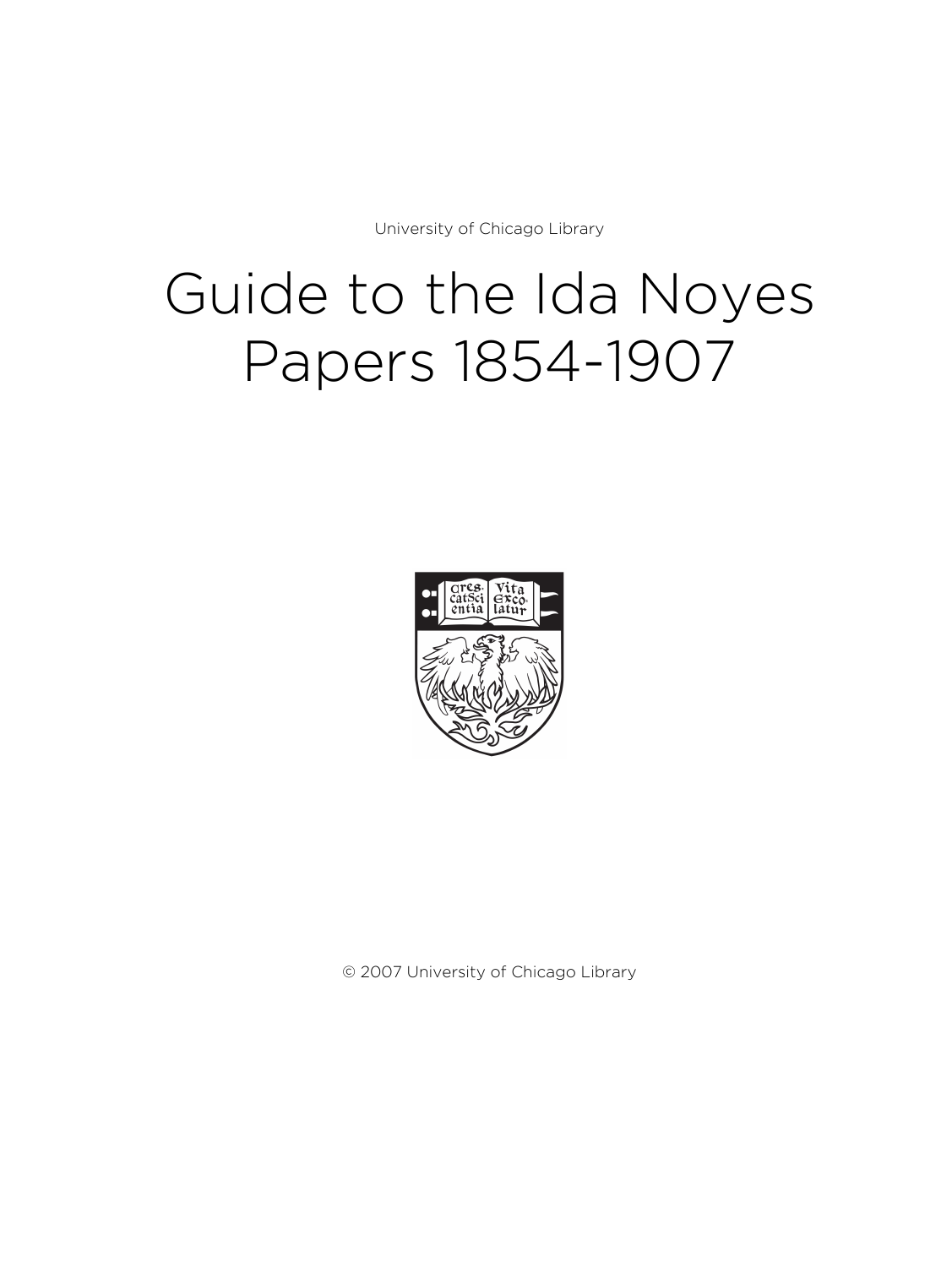# **Table of Contents**

| <b>Descriptive Summary</b> |    |
|----------------------------|----|
| Information on Use         |    |
| Access                     |    |
| Citation                   |    |
| <b>Biographical Note</b>   |    |
| Scope Note                 |    |
| <b>Related Resources</b>   |    |
| <b>Subject Headings</b>    |    |
| <b>INVENTORY</b>           |    |
| SERIES I: Photographs      |    |
| SERIES II: Correspondence  | 17 |
|                            |    |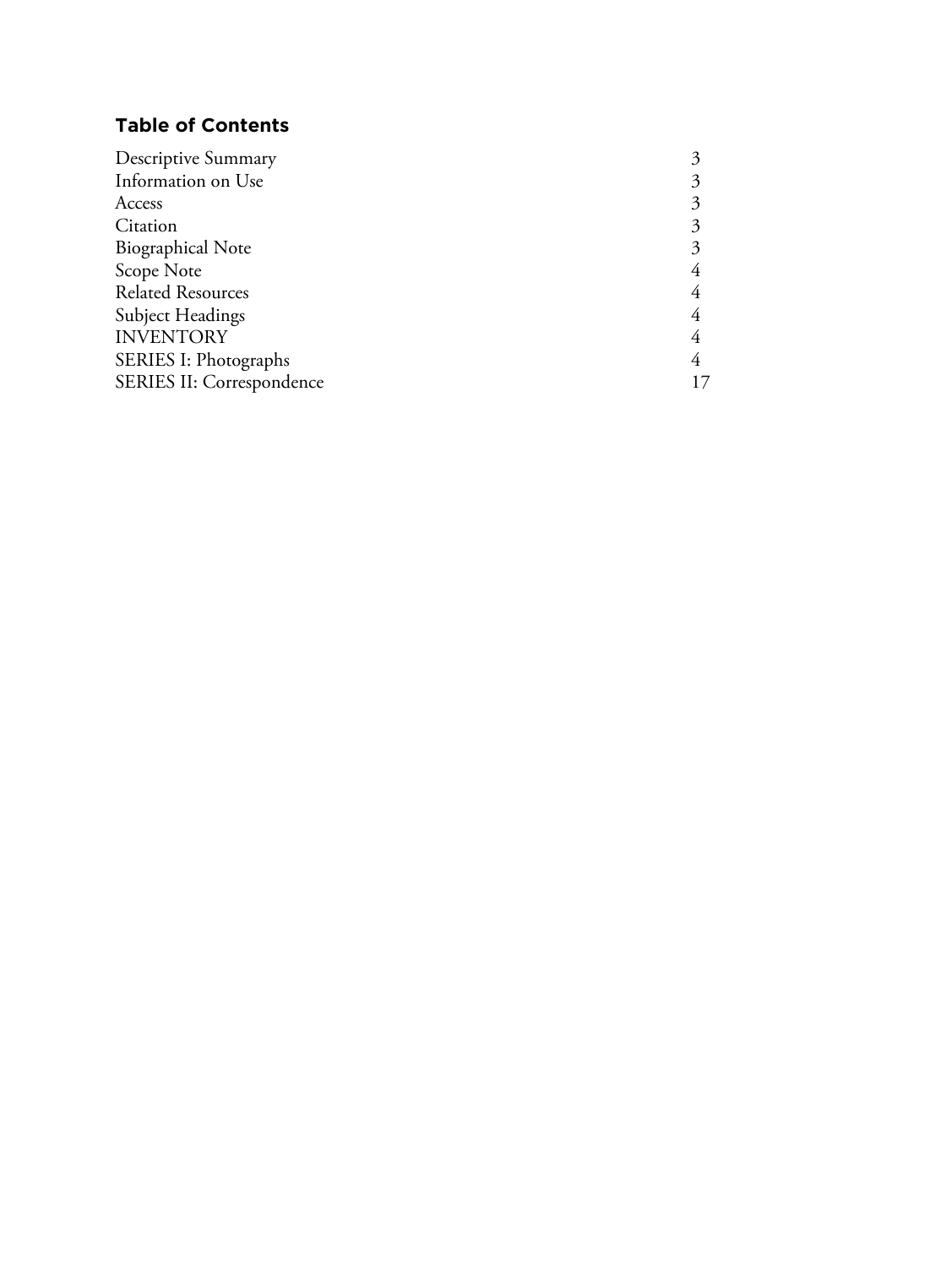# **Descriptive Summary**

| <b>Identifier</b> | ICU.SPCL.NOYESPHOTOS                                                                                                                                                                   |
|-------------------|----------------------------------------------------------------------------------------------------------------------------------------------------------------------------------------|
| <b>Title</b>      | Noyes, Ida. Papers                                                                                                                                                                     |
| <b>Date</b>       | 1854-1907                                                                                                                                                                              |
| <b>Size</b>       | 2 linear ft. (4 boxes.)                                                                                                                                                                |
| <b>Repository</b> | Special Collections Research Center<br>University of Chicago Library<br>1100 East 57th Street<br>Chicago, Illinois 60637 U.S.A.                                                        |
| <b>Abstract</b>   | Ida Noyes, artist, philanthropist. The Ida Noyes Papers consist of 611<br>photographs, a postcard, and four bound volumes of letters from Ida Noyes<br>to her husband, La Verne Noyes. |

# **Information on Use**

# **Access**

No restrictions.

# **Citation**

When quoting material from this collection, the preferred citation is: Noyes, Ida. Papers, [Box #, Folder #], Special Collections Research Center, University of Chicago Library

# **Biographical Note**

Ida Elizabeth Smith Noyes was born on April 16, 1853 in Croton, Delaware County, New York to Joel W. and Susan M. Wheat Smith. The family of seven moved to Iowa in 1857. In 1870 Noyes began attending Iowa State College, then spent a term at the State University of Iowa City, finally completing college at the State University at Ames in 1874.

Noyes returned home and became a teacher in the Charles City High School. She married La Verne Noyes, an inventor and manufacturer whom she had met in college, on May 24, 1877. The couple moved to Chicago in 1879, where Noyes followed her ambition to become an artist by enrolling at the Art Institute. This interest in art led her to make a two-year trip to Europe in 1886. In a volume of the University Record from 1919, Thomas W. Goodspeed writes that driven by her artistic instinct, Noyes was "a devotee of the camera" during her years in Europe.

Noyes made other trips, including an 1892 journey to the Pacific Coast where she visited Oregon, Washington, and California. She returned to Europe in 1894, and again in 1895. In the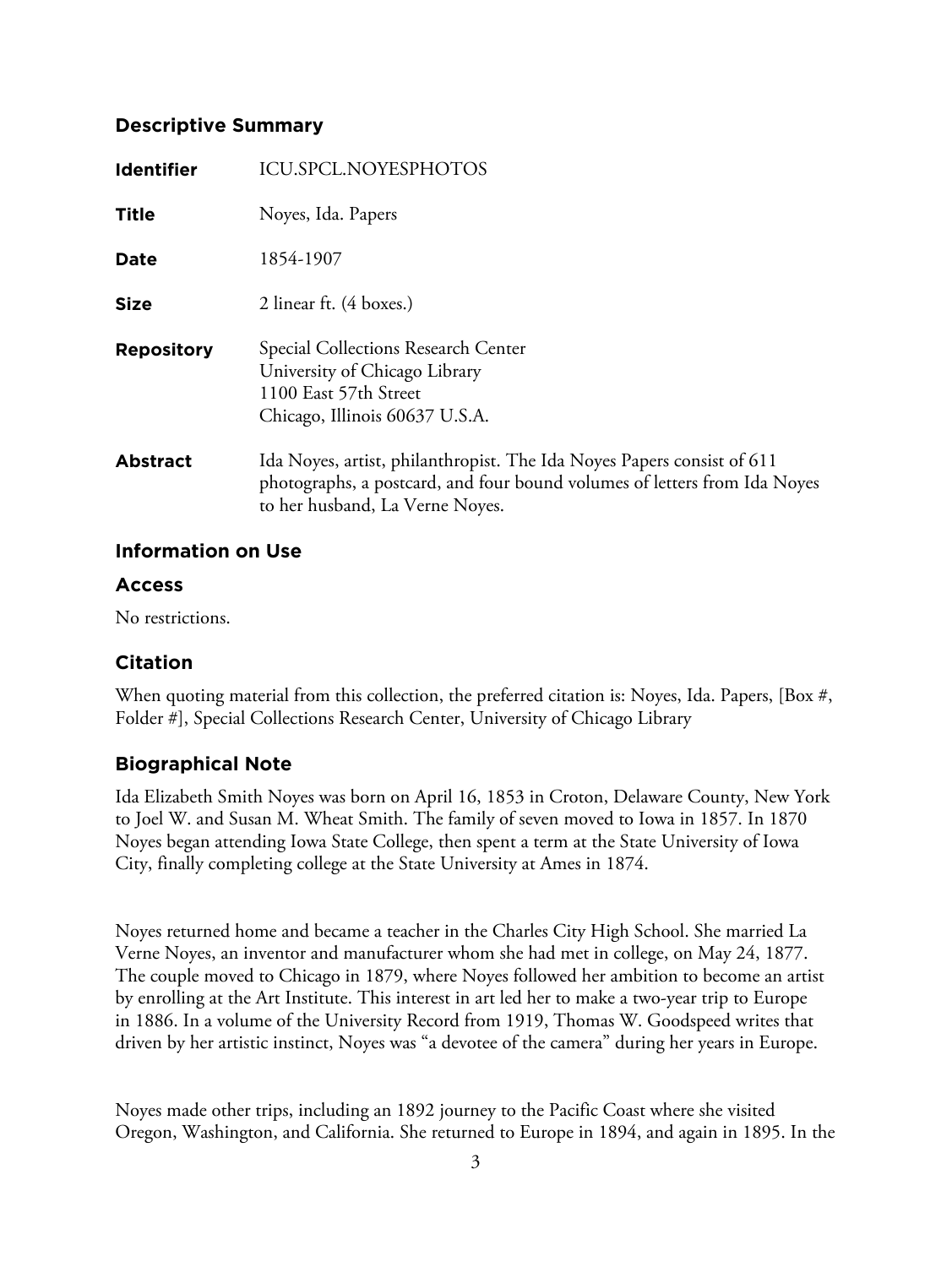summer of 1897, Noyes and her husband took a trip throughout the West and Northwest of the United States, eventually ending up in Alaska. Later that same year, Noyes and a friend left to spend six months traveling around the world, having been inspired by a similar journey described in East, West-Home's Best, by Sarah A. Pope. During this trip, Noyes took almost two thousand photographs. Other travels followed, and in 1910 Noyes made her last trip abroad to London.

Noyes, in addition to having a great love for travel, was very interested in the activities of women. She was the director of the Twentieth Century Club and of the Women's Athletic Club. She was president of the North Side Art Club and was a member of the Chicago Colony of New England Women. Later, Noyes was an active member, then secretary and regent of the Daughters of the American Revolution, Chicago Chapter. Noyes went on to become the vice president of the national organization.

After a lengthy illness, Ida Noyes died on December 5, 1912. Six months after her death, her husband announced to the Trustees of the University of Chicago that he wanted to build a hall dedicated to her memory. The cornerstone for Ida Noyes Hall was laid on April 17, 1915.

# **Scope Note**

The Ida Noyes Papers consist of 611 photographs, a postcard, and four bound volumes of letters from Ida Noyes to her husband, La Verne Noyes. The photographs were not taken by Noyes, but collected from various countries, including France, Italy, Egypt, Algeria, Israel, Turkey, Spain, India, Burma, and Japan. The letters contain descriptions of these foreign and other domestic journeys.

# **Related Resources**

The following related resources are located in the Department of Special Collections:

See http://www.lib.uchicago.edu/e/spcl/select.html

# **Subject Headings**

- Noyes, Ida Elizabeth Smith, 1853-1912
- Noyes, La Verne W., 1849-1919
- Voyages and travels
- Voyages and travels -- Photographs
- Women -- Travel
- Letters
- Photographs

# **INVENTORY**

# **SERIES I: Photographs**

**Box 1**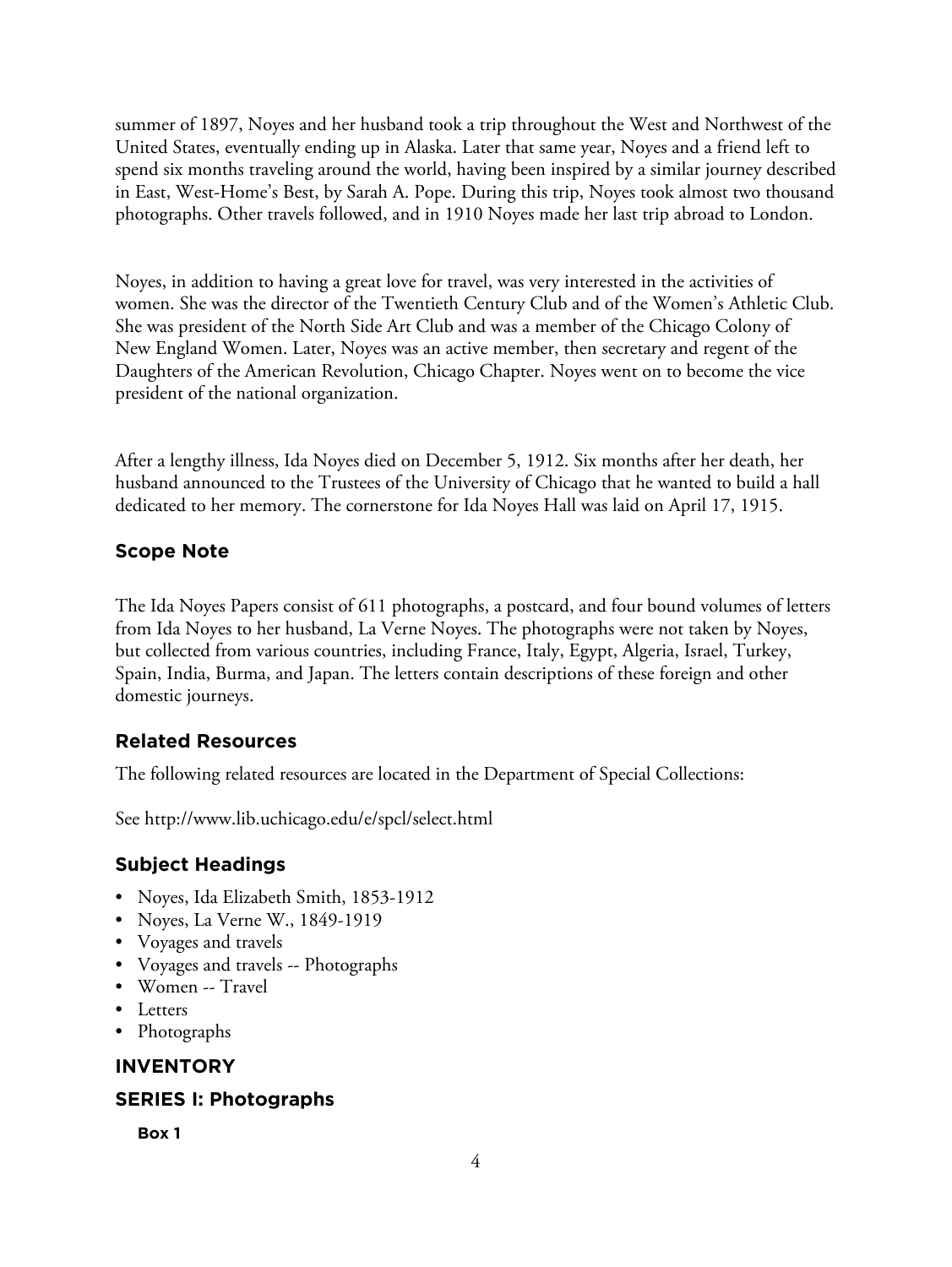#### **Folder 1**

- Riviera (1-5)
- Nice  $(6)$
- Monaco (7-10)

## **Box 1**

#### **Folder 2**

- Monte Carlo (11-17)
- Cannes (18-19)
- Menton (20-21)

## **Box 1**

#### **Folder 3**

Naples (22-31)

## **Box 1**

#### **Folder 4**

- Vesuvius (32-33)
- Syracuse (34-37)

# **Box 1**

## **Folder 5**

Athens (38-55)

## **Box 1**

#### **Folder 6**

Egypt (?)

- Porte de la Citadelle et Mosquée Mouhammed Aly (56)
- Arab Fort and Cemetery (57)
- Articles made from palm fibers (58)
- Men with donkeys (59)
- Men and camels (60)
- Pots  $(61)$
- Cairo: fishing boats (62-63)
- Village near the Pyramids (64)
- River boat (65)
- Bridge (66)

# **Box 1**

# **Folder 7**

Egypt

- Pyramid and Sphinx views (67-75)
- Ascending the Pyramid (76-77)

# **Box 1**

# **Folder 8**

Egypt

- Nile boats (78-79)
- Porter (80)
- Arab school (81)
- Woman from Cairo (82)
- woman and children (83)
- woman and child  $(84)$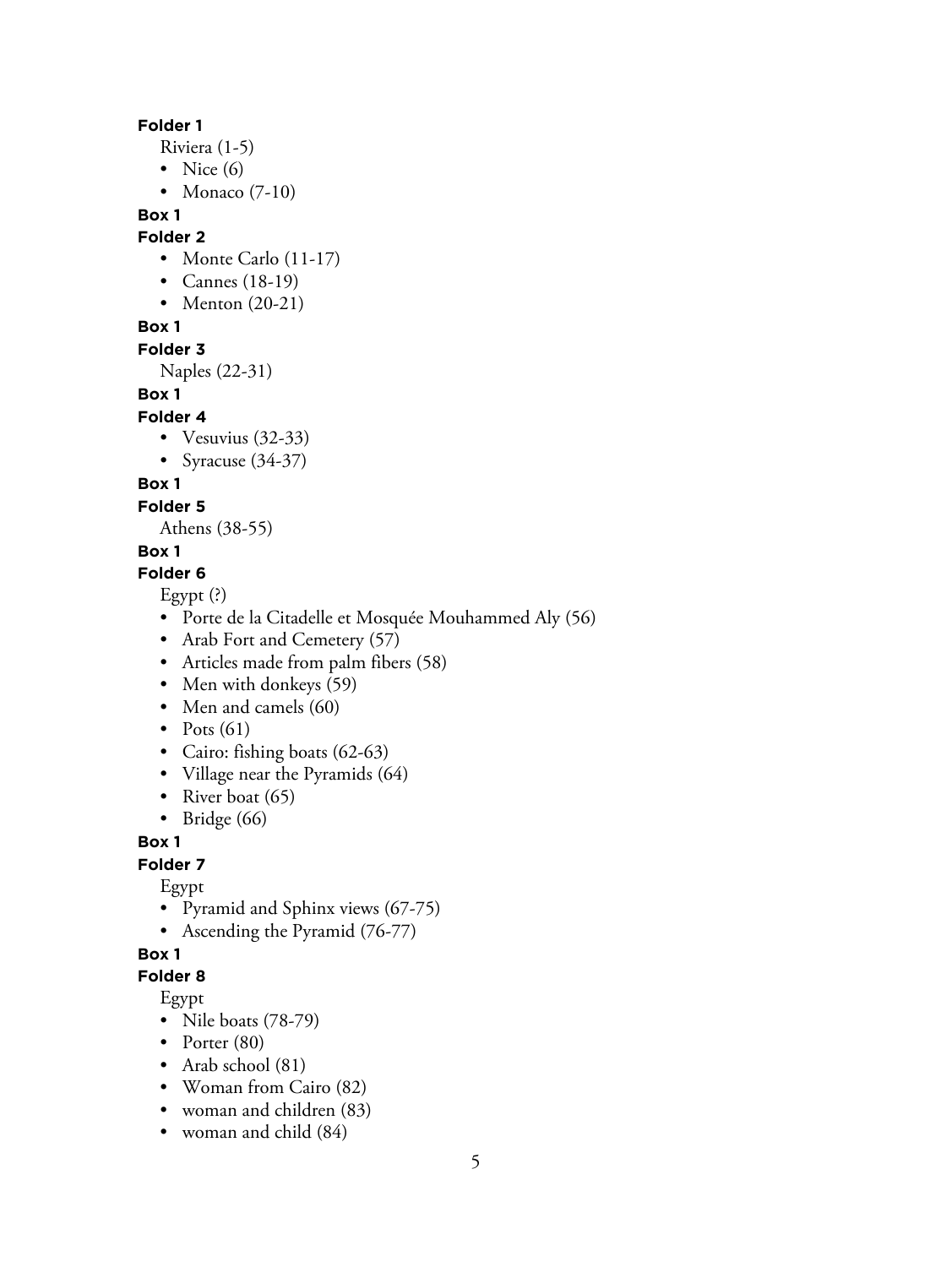- man and shop  $(85)$
- pottery shop (86)
- street scene (87)
- Obelisk of Heliopolis (88)
- Tree of the Virgin, Matarieh (89)

**Folder 9**

Egypt

- women on cart (90)
- palm forest, Saqqara (91)
- statue of Ramses (92)
- Bedouins (93)
- Sheik (94)
- plowing with camels (95)
- plowing with a camel and ox (96)
- Nile boats (97)
- dam and waterwheel (98-99)

# **Box 1**

# **Folder 10**

Egypt

- Sakieh (100-101)
- Chadouf (102)
- Tomb of the Mameluks (103-104)
- Tomb of the Kalifs (105-106)
- Minarets (107)
- Cairo; mosque interiors (108-109)
- families in front of mosque (110)

# **Box 1**

# **Folder 11**

Egypt and Turkey

- Egyptian statues (111-115)
- Museum at Gizeh (116)
- river boat (117)
- Constantinople (118-122)

# **Box 1**

# **Folder 12**

Interior of tombs of Sultans Mohammed and Aziz (123)

- Hagia Sophia (124-125)
- Tower (126)
- pompiers (firemen) (127)
- Bedouin girl (127a); dogs in street (128)
- seaside esplanade in Constantinople (129)
- view of Carthage (130)
- houses  $(131)$
- Tunis  $(132)$
- Kairouan, view of ramparts (133)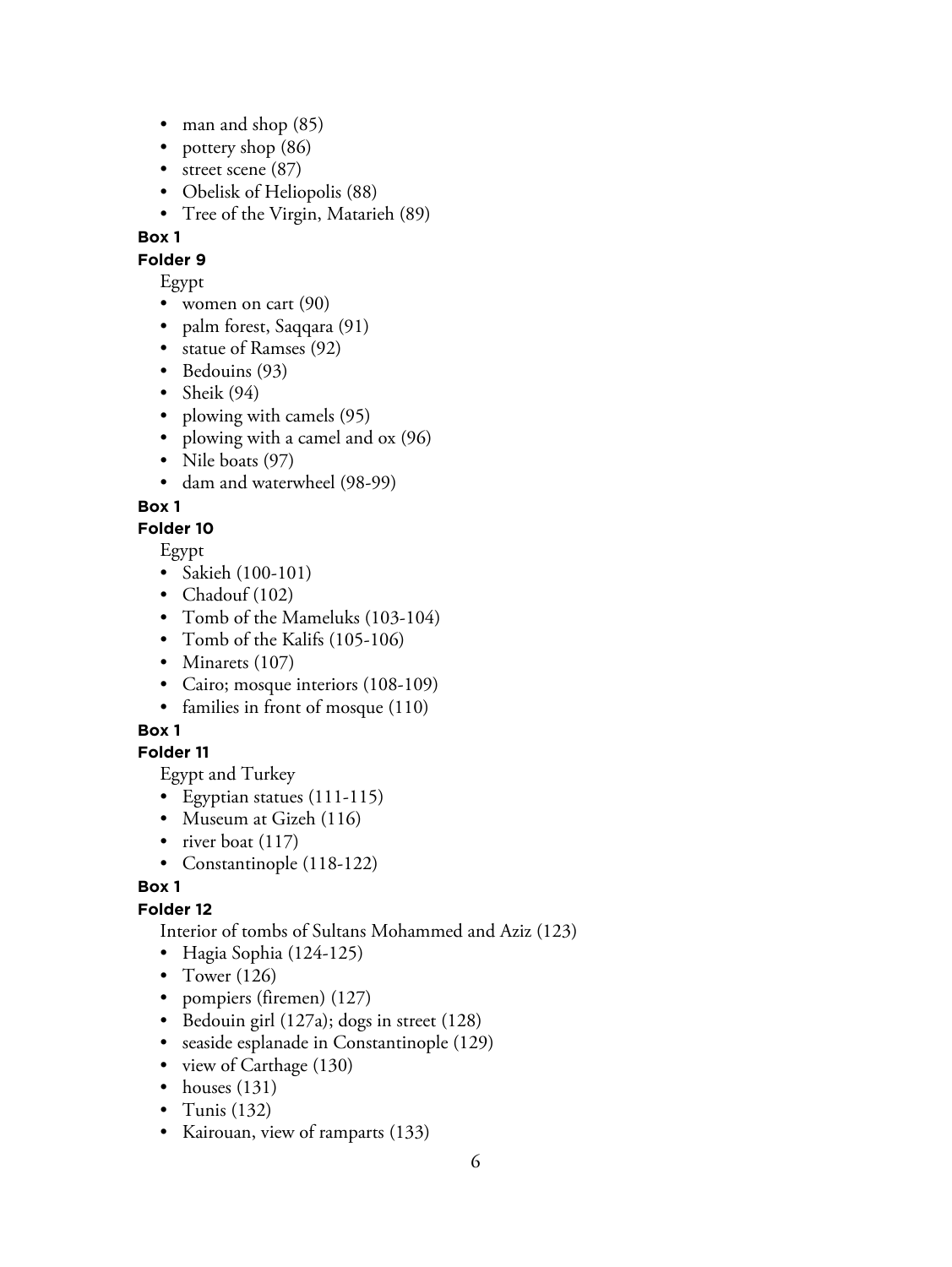## **Folder 13**

Tunis, ancient street (134)

- Jewish Quarter (135)
- portrait of a man (136)
- [note: 137 not found]
- Bedouin women carrying their children (138)
- sons of Sheik Diab (139)
- laborers (140)
- Bedouin family (141)
- Saïd  $(142)$
- selling shoes (143)
- Algiers  $(144)$

# **Box 1**

# **Folder 14**

Algiers (145-149)

- Museum of Algiers (150-151)
- Cathedral of Algiers (152)
- Algiers; interior of Winter Palace (153)
- Algiers  $(154)$
- Algiers; Palace (155)

# **Box 2**

**Folder 1**

Algiers (156-157)

- portrait of woman (158-159)
- Chess players (160)
- excellent portraits of women (161-163)
- street scenes in Algiers (164-165)

# **Box 2**

# **Folder 2**

Algiers

- Algiers; courtyard view (166)
- Algiers; street view (167)
- Moorish cutter, Algiers (168)
- woman of Djeba (169)
- Caïd of Biskra (170)
- Cemetery, Algiers (171)
- Marabout (Sidi Yaya) (172)
- women at a cemetery (173)
- men by a building (174)
- tomb of a queen  $(175)$
- fountain of Bougariah (176)

# **Box 2**

# **Folder 3**

North Africa and Spain

• Notre Dame of Africa (177)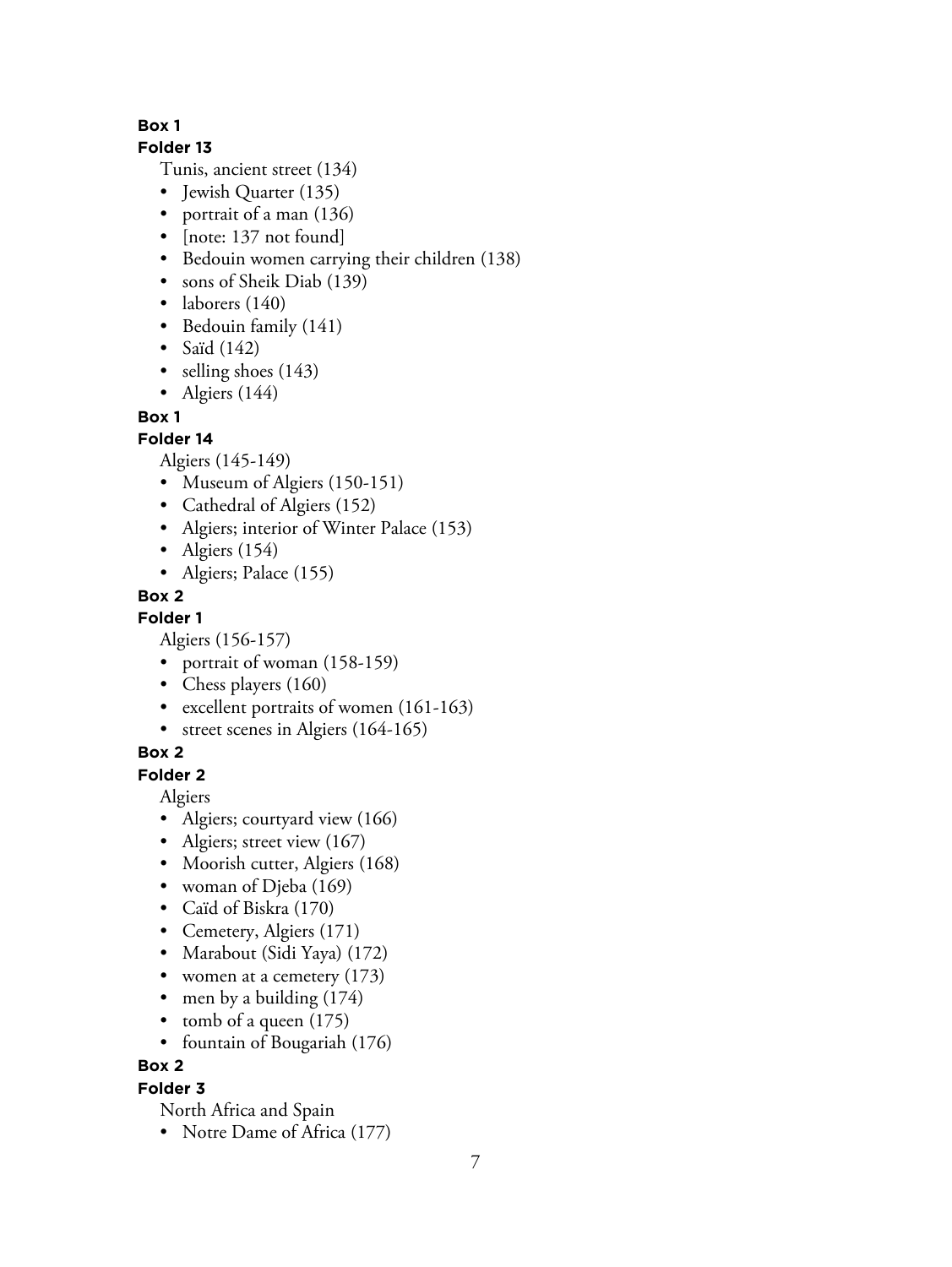- Brook of monkeys (?) (178)
- Brook of monkeys, steeplechase (179)
- Granada; Alhambra and the Sierra Nevada (180)
- streets of the Alhambra (181)
- view of the tower of Vela and Granada (182)
- Granada; gate of Justice, interior view (183)
- Alhambra; Room of Justice (184)
- Alhambra; Gallery and Patio of the Leones next to the Room of Justice (185)
- view of Alhambra (186)
- view of the patio of Acequia (187)

**Folder 4**

Spain

• Granada (188-198)

#### **Box 2**

#### **Folder 5**

Spain

- Granada (199-203)
- Seville (204-209)

#### **Box 2**

**Folder 6**

Spain

• Seville (210-220)

#### **Box 2**

**Folder 7**

Spain

- Oxen (221)
- painting on back (222)
- unidentified Spain (223)
- cathedral in Cordoba (224)
- unidentified Spain (225-227)
- Madrid (228-231)

#### **Box 2**

#### **Folder 8**

Spain

- Madrid (232-239)
- Toledo (240);
- Cougar  $(240a)$

#### **Box 2**

**Folder 9**

Israel

- Jaffa (241-242)
- Mount of Olives (243)
- view of Jerusalem from Mount Scopus (244)
- Jaffa  $(245)$
- Jerusalem (246-247)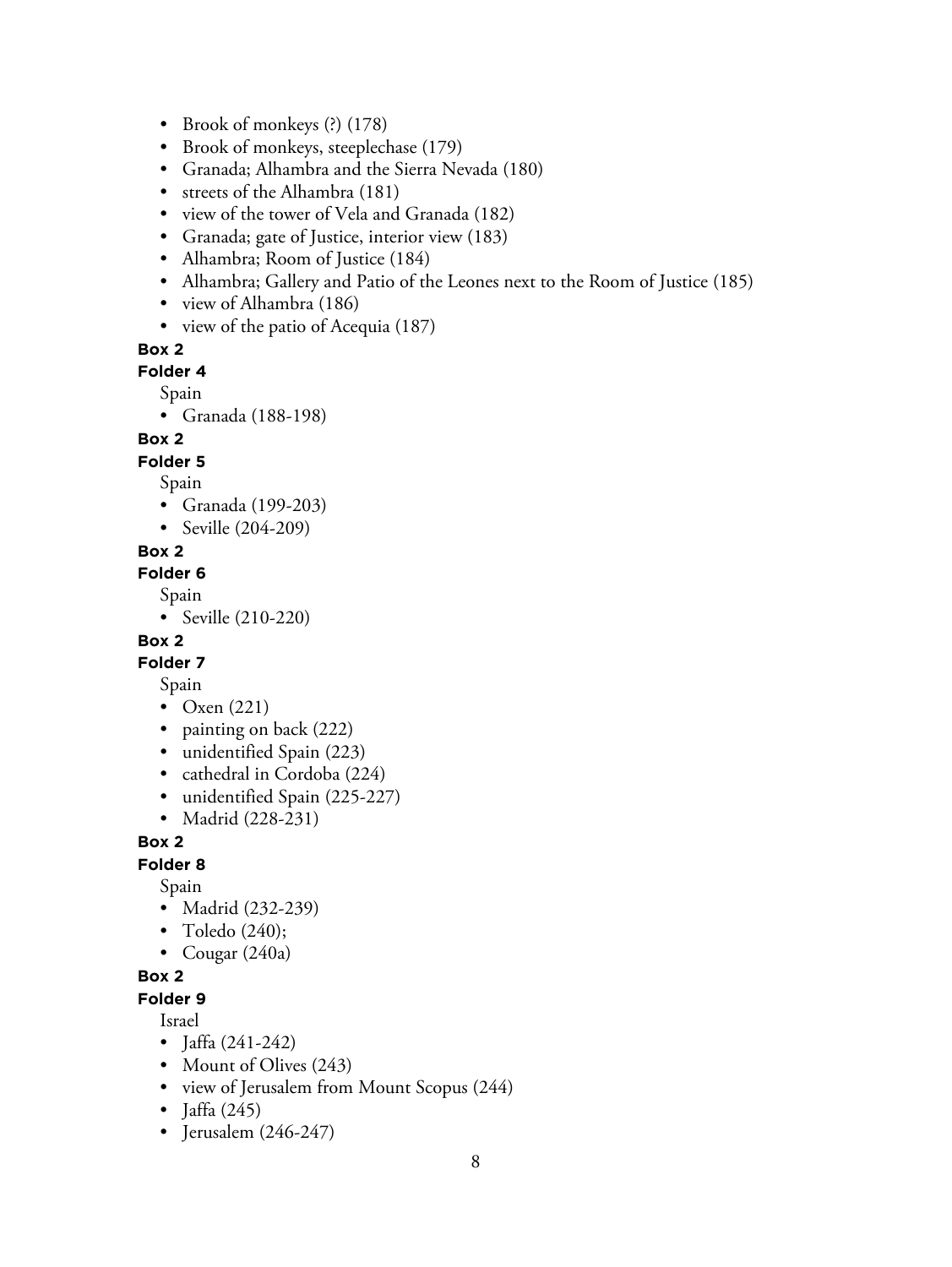- Mount of Olives (248-249)
- Road of the Captivity (250)
- Rachel's Tomb (251)

#### **Folder 10**

Israel

- Church of the Nativity (252)
- General view of Bethlehem from David's wall (253)
- cave of the Nativity; the Manger (254)
- Tomb of David on Mt. Zion (255)
- Palestine (256)
- Hebron taken from the quarantine (257)
- general view of Hebron (258)
- General view of the mosque of Omar (Dome of the Rock) (259)
- interior of the mosque of Omar; the rock (Dome of the Rock) (260)
- the pulpit of Cadi Borhan-ed-Din (261)
- Jerusalem; view inside a church (262)

#### **Box 2**

#### **Folder 11**

Israel

- El-Aksa Mosque (263-264)
- Church of the Pater (265)
- Interior of the Holy Sepulchre (266)
- Station of the Cross 5 (267)
- unidentified Jerusalem (268)
- Jewish metalworker in Jerusalem (269)
- Guardian of the tomb of the kings and his family (270)
- Greek cathedral in the basilica (271)
- group of vegetable vendors; Jerusalem (272)

#### **Box 2**

#### **Folder 12**

Israel

- Plowing  $(273)$
- sitting with guns by the lake  $(274)$
- the Dead Sea and the hills of Judea (275)
- wall and golden gate, Jerusalem (276)

#### **Box 2**

#### **Folder 13**

India

- Port Saïd (1)
- Waterfall at Penang (2)
- Jeypore; Maharaja's Palace (3)
- Jeypore; Jey Sing's conservatory (4)
- interior of Dewan-I-Kas Delhi (5)
- the Jumma Musjid, Dehli (6)
- section of the first and second stories of Tower of Victory, 12th c. (7)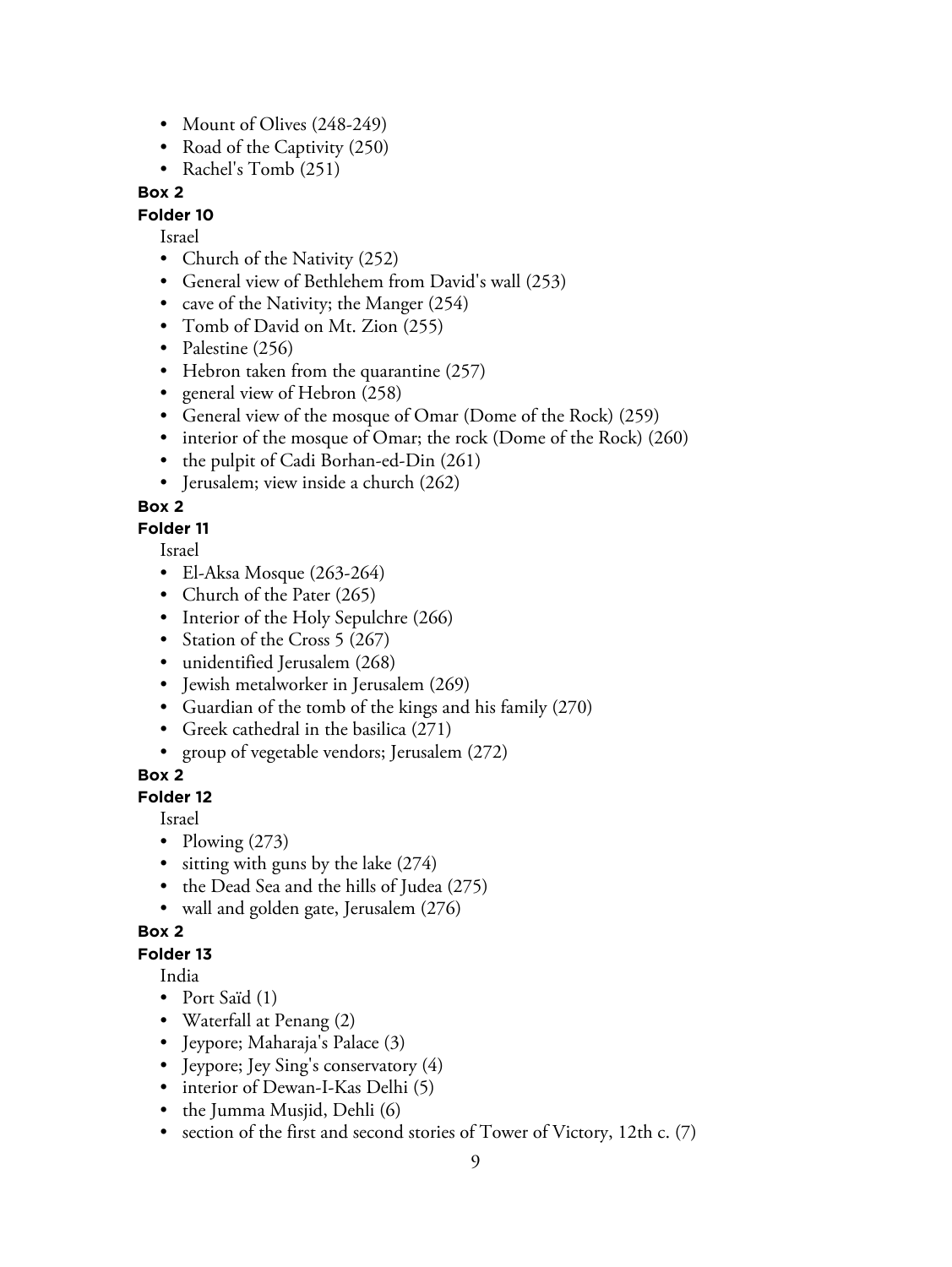- Dehli Gate-Agra Fort (8)
- Agra Fort from the River Jumma (9)
- Agra; the Fort (10)

## **Folder 14**

India

- Moti Masjid (Pearl Mosque), Agra (11)
- Jama Masjud of Agra, built in 1644 by Shah Jahan (12)
- Agra; Taj Mahal (13)
- Sarcophagi in interior of Taj Agra (14)
- view of Taj from terrace of Wachhi Bhauran, Agra Fort (15)
- Another view of the Taj Mahal (16)
- Gateway of the Taj Mahal (17)
- Tomb, Agra (18)
- Agra; Mausoleum of Prince Etmad-Dowlah (19)
- inlaid and pierced marble in Itmad-ud-Daulat's tomb (20-21)
- Mosque interior s and exteriors (22-26)
- pillar in Dewan-I-Kass (27)
- general view of ruins (28)
- Outer Gate of Akbar's tomb, Sikaudra (29)
- memorial well, marble statue by Marochetti, Gawnpore (30)
- Lucknow, Modjibaman (31)
- unidentified temple (32)
- the sacred Ganges, at Benares, India (33)
- Benares; Rajah Potia Temple (34)
- Benares; Aurungzeb's Mosque (35)
- Benares; burning chat (36)

#### **Box 2**

#### **Folder 15**

India

- Benares (37)
- Benares; Palace of Maharaja of Indore (38)
- Calcutta Maliks Ghat (39)
- Darjeeling; view from the Calcutta road looking towards the pole grounds (40)
- Darjeeling; view from Beechwood Park (41)
- Snowy range from Senghal, Everest on the left, Darjeeling, 1919 (42)
- Bridge over the Runjoo, Darjeeling, 1880 (43)
- source of the Ganges and ice cave at foot of the glacier (44)
- on the Ganges at Dangully (45); Chini and its mountains (46)
- from the Tibet Road, Pangi, Great Chini Peaks (47)
- the Spiti River at Kioto, Spiti (48)
- Top of Manirung Pass (49)
- Monastery at Ki, Spiti (50)
- Jhula Bridge across Spiti River (51)
- Mussucks (skin flotation devices) for crossing the Beas below Bajoura (52)
- view from rampore oak bungalow (53)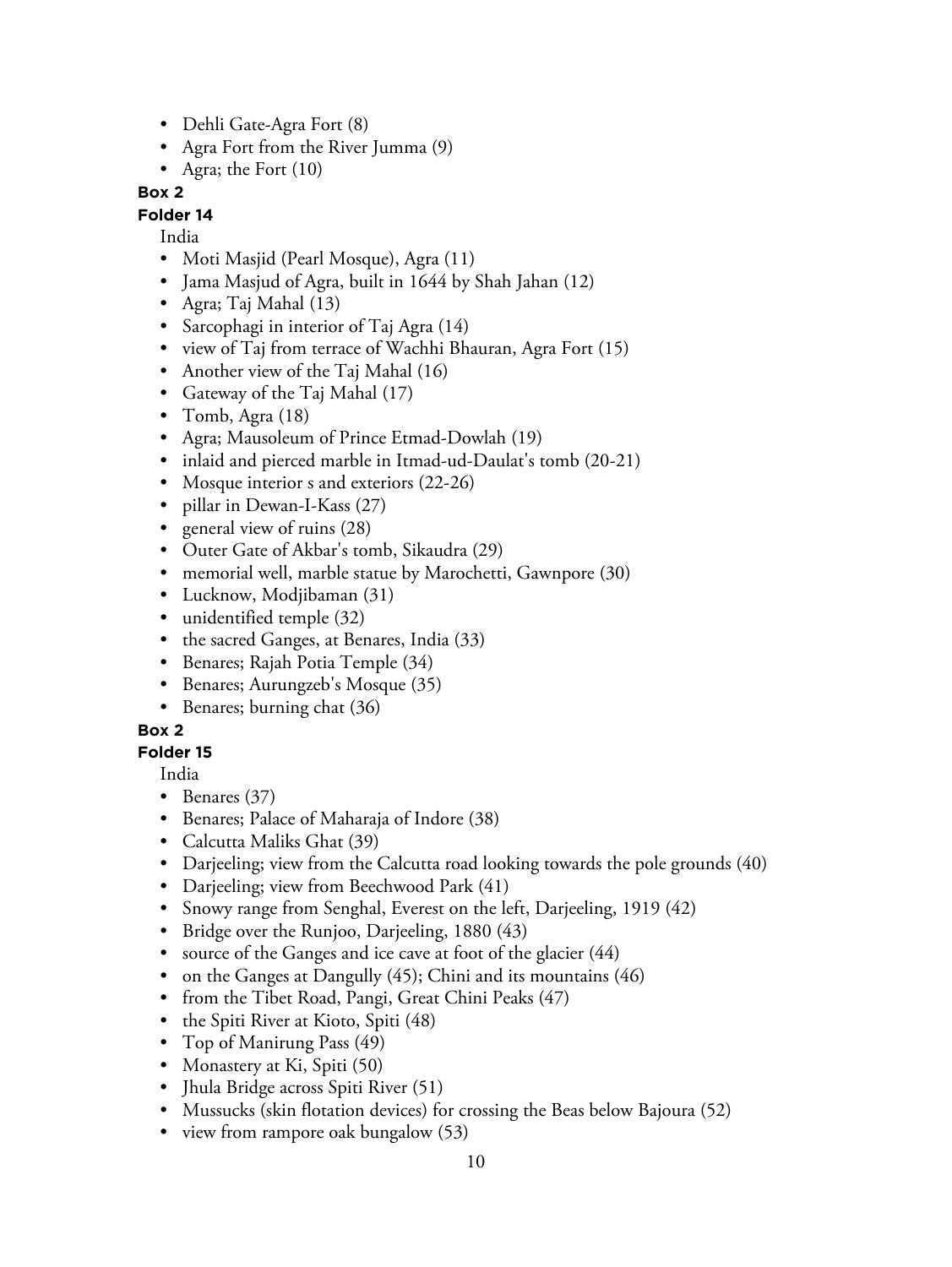# **Folder 16**

Burma

- Carved temple on platform of Shura Dagon Pagoda, Rangoon (54)
- large reclining bronze Gautama in a temple on the platform of Shur Dagon Pagoda, Rangoon (55)
- General view from Mandalay showing "the 450 Pagodas" (56)
- Queen Soopayalat's silver Ryaung at Mandalay (57)
- Burmese pivay dance before Prince Albert Victor at Mandalay (58)
- street scene, Mandalay (59)
- Serpent temple, Mandalay (60)
- King Theebau's premier dancer (61)
- Burmese lady (62)
- Thai beauty (63)
- the 49 Gautamas in a temple at Sagaing (64)
- bazaar at Bhanno, on the Upper Irrawaddy, Burma (65)
- south of Indian, Madura-Gopura (66)
- kings of Ceylon and an Englishman (67)
- rubber tree, Peradeniya (68)
- Tanglin bungalows (69)

# **Box 3**

# **Folder 1**

China and Japan

- Group of Chinese women (70)
- sedan chair of China (71)
- opium smokers in a Chinese restaurant (72)
- in Japanese waters  $(73)$
- Nagasaki (74)
- Nagasaki (75)
- temple at Nagasaki (76)
- dining room with Japanese women (77)
- tying the obi  $(78)$ ; woman carrying a baby  $(79)$
- woman looking into mirror (80)
- peasant at his work (81)
- girls dancing (82)
- singing girls (83)
- girls washing dresses (84)
- women sewing and ironing  $(85)$
- women and children at a tea plantation (86)
- firing tea (87)
- girls playing cards (88)

# **Box 3**

# **Folder 2**

- Dancers (89)
- waterfall Nonobiki at Kobe (90)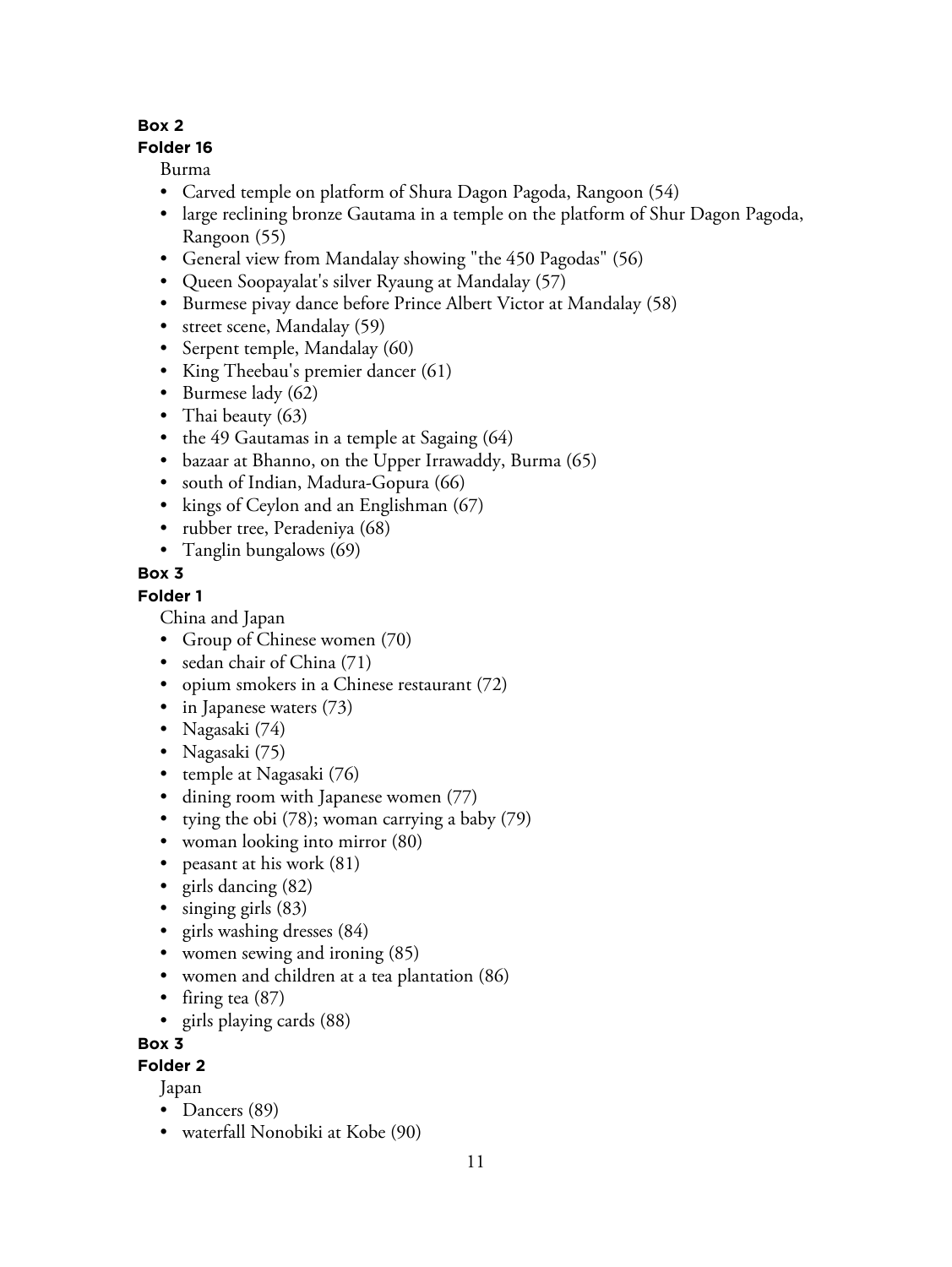- Oriental Hotel Kobe (91)
- Bund of Settlede at Kobe (92)
- view of Minatogawa (River), Kobe (93)
- Nara Park (94)
- Daibutsu Bell of Nara (95)
- view of Miyajima (96-97)
- Temple Gato Sumiyoshi at Osaka (98)
- Naniwabashi Bride (Osaka) (99)
- Matsushima Street at Osaka (100)
- Taikobashi (bridge) Sumiyoshi in Osaka (101)
- Osaka Castle (102)
- Nagoya Castle (103)
- Tennoji Pagoda, Osaka (104)
- Carp kites (105)
- Dancing girls holding umbrella (106)
- shell picking  $(107)$
- rice fields of Japan (108)

## **Folder 3**

Japan

- Transplanting rice (109)
- blind masseur and shampooer (110)
- two pilgrims (111)
- women (112-114)
- a warrior fully armored (115)
- woman with hats (116)
- girls and a well  $(117)$
- young nurse and her charge (118)
- women at a lotus pond (119)
- wayside tea house (120)
- hair dressing (121)
- woman with mirror (122)
- girls taking dinner (123)
- girl dressed for rain (124)
- Kiyomizu, at Kyoto (125-126)
- Maruyama Hotel, Kyoto (127)

#### **Box 3**

#### **Folder 4**

- Arashiyama; 3 teahouses, Kyoto (128)
- Arashiyama, Kyoto (129)
- Spectacle (Bridne) T Otani, Kioto (130)
- Gion-Macho, Kyoto (131)
- Sanjusangendo, Kyoto; An image of Buddha (132)
- Kurodani, Kyoto (133)
- Daibutsu Bell at Kyoto (134)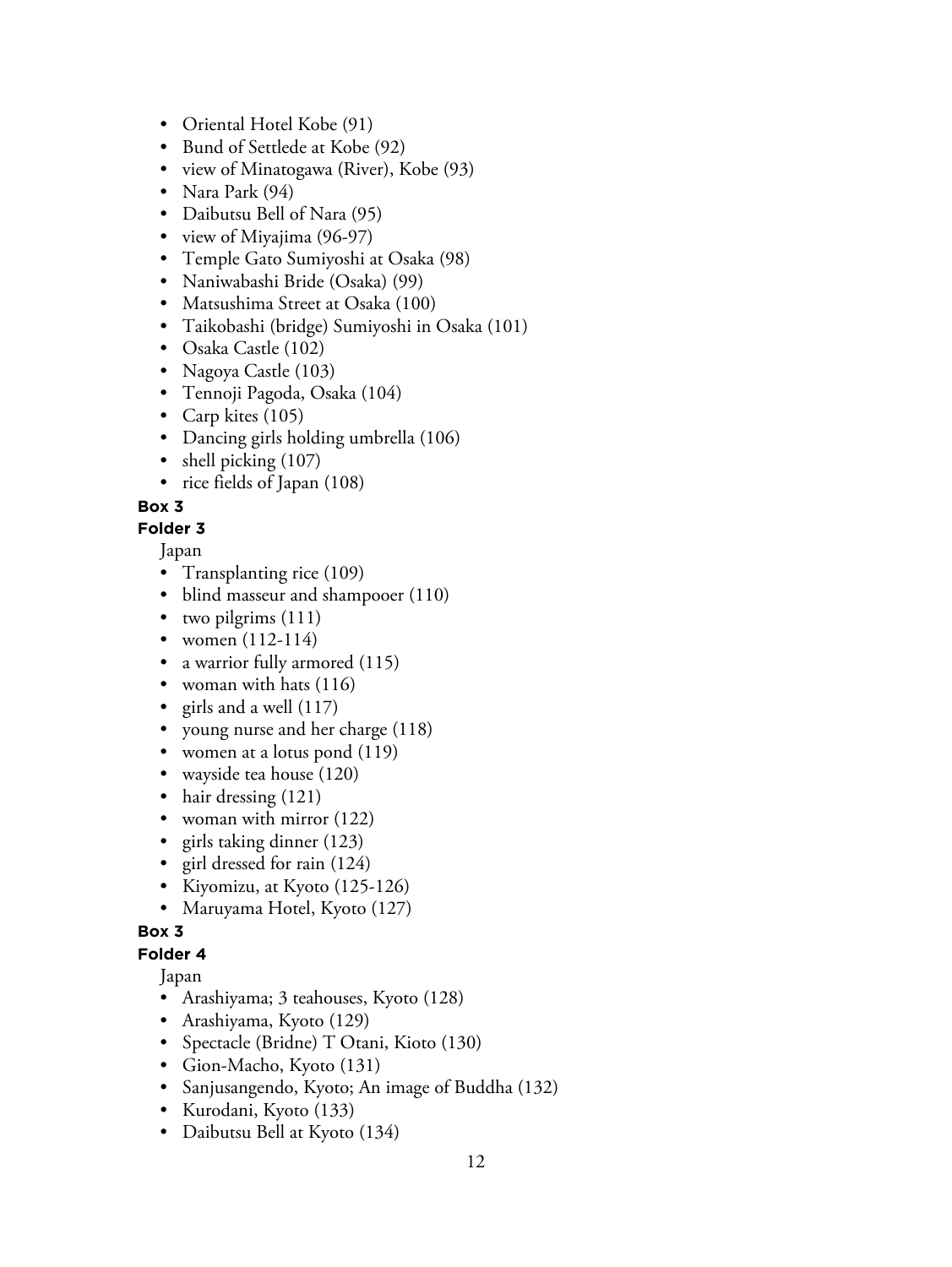- Fushmi Inari, Kyoto, Shinto (135)
- Singing girls, Kyoto (136)
- Kiyomizu, at Kyoto (137)
- Kitano Temple at Kyoto (138)
- Gin Kakuji, Kyoto (139)
- Kin Kakuji, Kyoto (140)
- Japanese show shop (141)
- Singers (142)
- Cherry blossoms of Kogane (143)
- Arima Road (144)
- Tea house women (145)
- flower sellers (146)
- Codaido, Matsushima (147)
- Children's holiday (148)
- rope dancing  $(149)$
- Daibutsu, Kamakura (150)

## **Folder 5**

Japan

- Kurodani Temple, Kyoto (151)
- Tower of Kiyomori, Hiogo (152)
- Fuji from Omiya (Tokaido) (153)
- Fujiyama from Yoshiwara, Tokaido (154)
- Fuiji from Taconoura (Tokaido) (155)
- View of evening at Maikonohama (156)
- Japanese junk (157)
- a scene at Hibiya to welcome emperor after the peace (158)
- a boat at Funaura, Nimadzu (159)
- festival car (160)
- European couple and ricksha (161)
- chair and cargo (162)
- Cooling vessel (163)
- Covered boat (Yanebune) (164)
- women sitting outside ("Coolness"), Kyoto (165)
- Pilgrims (166)
- girls washing hands by a stone basin  $(167)$
- Dinner scene (168)
- girl with samisen (169)

#### **Box 3**

**Folder 6**

- Playing the Koto (170)
- singing girls (171-172)
- the Mikoshi (a portable shrine) (173)
- children in costume (174)
- woman at a loom  $(175)$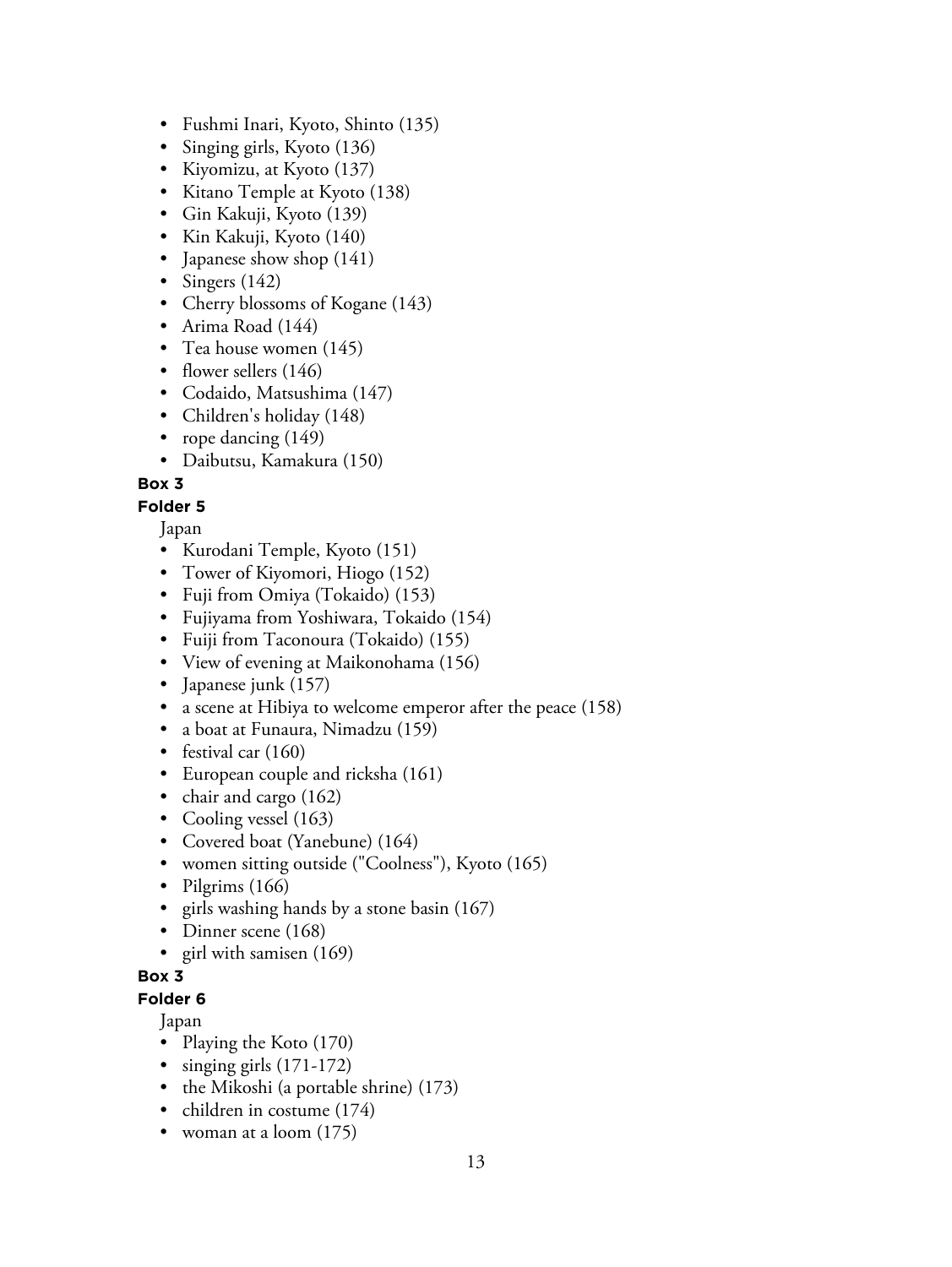- second hand clothing store (176)
- dancing girls (177)
- roadside teahouse (178)
- New Year's ceremony (179)
- tea ceremony (180)
- railway station, Yokohama (181)
- street scene, Yokohama (182)
- hill of Noge, Yokohama (183)
- Noge Hill, Yokohama (184)
- Sakuraya (Tea House), Honmoku, Yokohama (185)
- Yokohama Park during spring (186)
- Noge Hill at Yokohama (spring) (187-188)
- view of Yokohama (189)

#### **Folder 7**

Japan

- Temple at Yokohama (190)
- creek side, Yokohama (191)
- 100 steps, Yokohama (192)
- Mississipy Bay, Yokohama (193)
- street scene, Yokohama (194)
- Noge Hill at Yokohama (195)
- cherry flower at Negishi, Yokohama (196)
- festival lanterns at Bentendori, Yokohama (197)
- railway station, Yokohama (198)
- imperial hotel at Tokyo (199)
- Mukojima Tokyo (200-201)
- Tea house at Mukojima, Tokyo (202)
- Mukojima, Tokyo (203)
- Kameido, Tokyo (204)
- Satake Garden, Mukojima, Tokyo (205)
- garden of the seat flag with irises (206)
- Akasaka, Tokyo (207)
- wisteria blossoms Kameido at Tokyo (208-209)

#### **Box 3**

#### **Folder 8**

- Tea house, Uyeno, Tokyo (210-211)
- girls, Kanagawa (212)
- wayside resting place at Mukojima, Tokyo (213)
- girls, Kanagawa (214)
- Oji, Tokyo (Maple) (215)
- Shiba at Tokyo (216)
- Haneda Temple near Tokyo (217)
- Jinrikisha at Cherry Aunue Kukojima, Tokyo (218)
- Ikegami Temple, near Tokyo (219)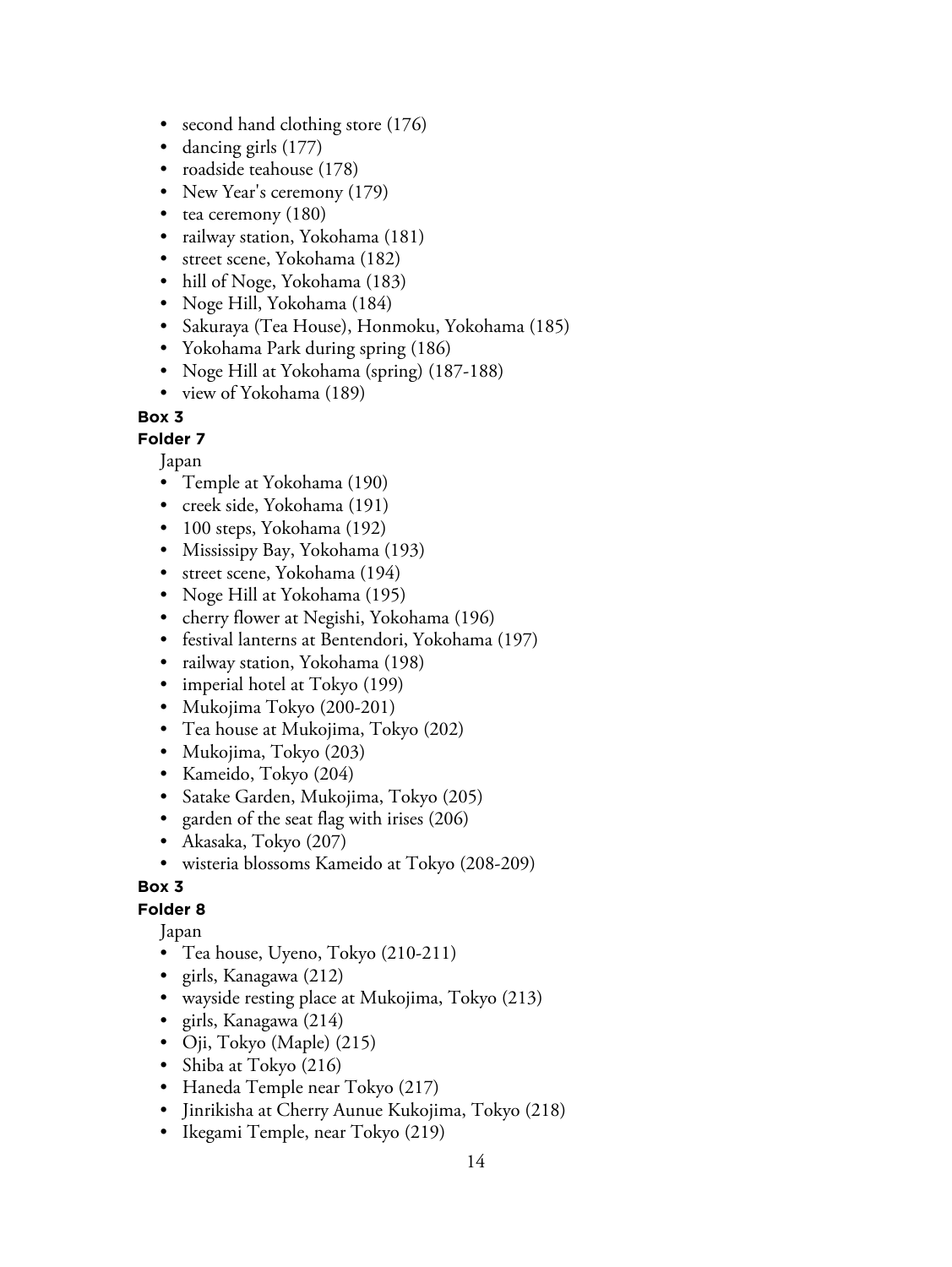- interior at Ikegami Temple, near Tokyo (220)
- Asakusa, Tokyo (221); bronze statues at Asakusa, Tokyo (222)
- dancing party (223)
- dancing at a banquet (224)
- dressing obi (225)
- showing backs of women's heads (226)
- bath scene (227)
- dressing scene (228)
- scene with ricksha (229)

#### **Folder 9**

Japan

- Jinrkisha at Cherry Avenue, Mukojima, Tokyo (230)
- Nakasima tea house (231)
- doctor of writing (232)
- Fuji from Hakone LakeNaraya Hotel, Miyanoshita, Hakone (234)
- Fujiya, Miyanoshita (235)
- Fujiya Hotel (236)
- Gardeb at Hikone, Omi (237)
- Dogashima, Hakone (238-239)
- Daibutsu in Shinkoji, Hiogo (240)
- dancing girls holding an umbrella (241)
- pagoda at Hakone (242)
- Hakone Street (243)
- Kowajidani (hot spring) at Hakone (244)
- Fujiyama from Tagonura, Suruga (245)
- Annotated photograph; "To dear Mrs. L. Noyes with Sister Louise best compliments. Convent of the Holy Infant Jesus, Yokohama, consisting of 500 orphans, Tokio 200, Yokohama, 83 Bluff; Received in Nov. or December 1904, wrote letter of acknowledgement to Sister Louise" (246)
- Fujiyama from Otometoge (247)

**Box 3**

# **Folder 10**

- Avenue of Cryptomerias (Japanese cedar)
- Nikko (248)
- approaching Yomeimon Gate (249)
- stone lanterns and gate of a temple, Nikko (250)
- sacred bridge at Nikko (251)
- stone steps, Nikko (252)
- Torii at Nikko (253)
- Yomeimon Gate, Nikko (254-255)
- carvings on the Yomeimon Gate, Nikko (256-257)
- Hear no evil, speak no evil, see no evil monkeys at Nikko (258-259)
- Lion at Yomeimon Gate (260)
- Wind Devil of Nitenmon Gate, Nikko (261)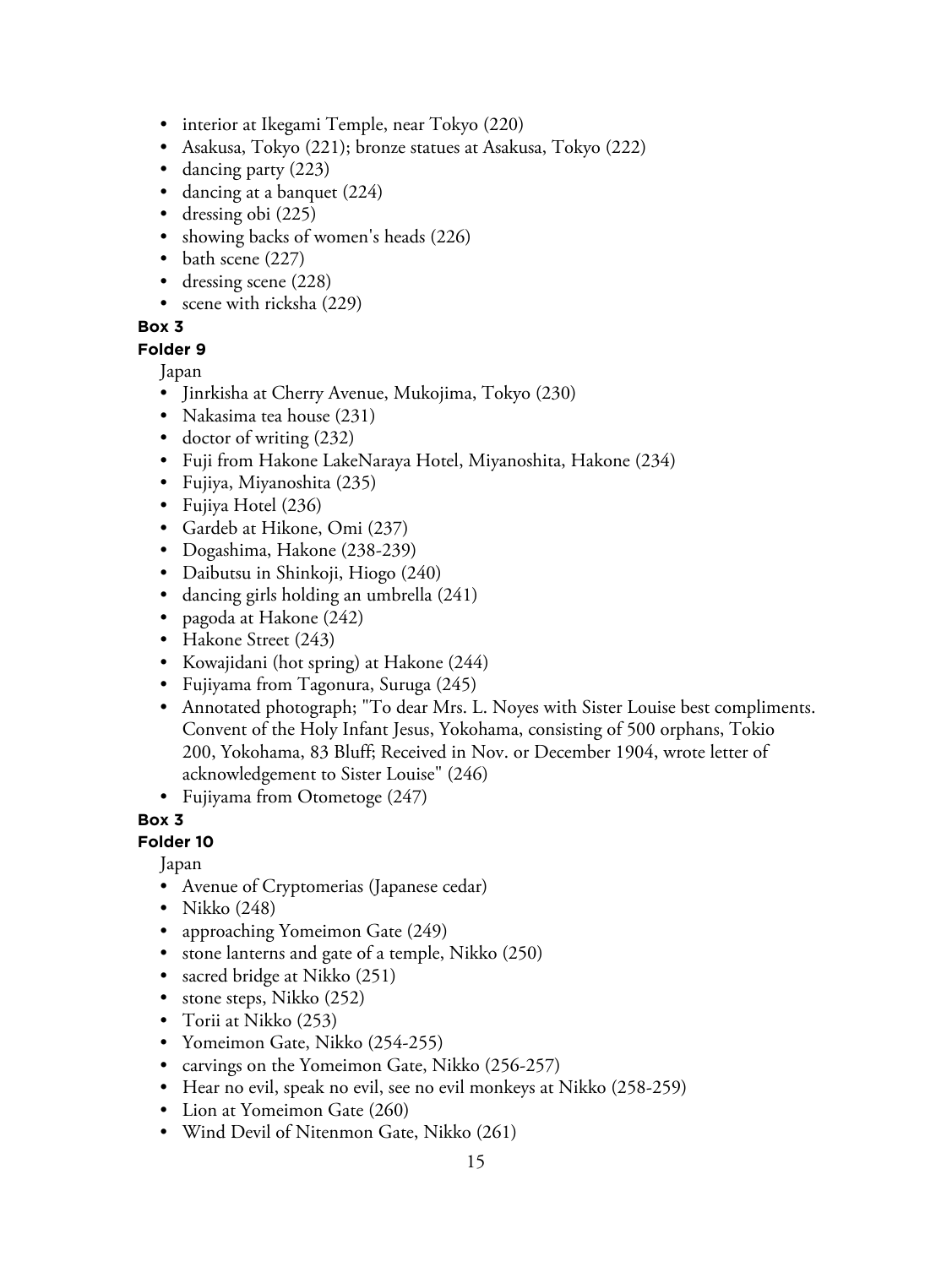- Thunder Devil of Nitenmon Gate, Nikko (262)
- image of Nio at Nikko (263)
- stone image pool of Gaman, Nikko (264)
- Nio, or Guidance (265); carvings on the Yashoman, Nikko (266)
- Okusha (shrine) at Nikko (267)
- Karamon Gate, Nikko (268)
- Karamon Iyemitsu Temple, Nikko (269)

#### **Folder 11**

- Kyo-do, Nikko (270)
- Dainichido at Nikko (271)
- rickshaw drivers in front of a European-style hotel (272)
- waterfall, Yumoto (273)
- road to Chuzenji, Nakajaya at Nikko (274)
- Ganman, Nikko (275)
- artists tinting photographs (276)
- women cooking (277)
- women eating (278)
- Yashamon Gate, Nikko (279)
- stable at Nikko where sacred white pony is kept... (280)
- temple gateway guarded by lions (281)
- carved cat in chapel at Nikko (282)
- Nikko gateway (283)
- one of Nikko's many temples (284)
- shell gatherers near Yokohama (285)
- coolies carrying passengers across a stream (286)
- men in a boat (287); trees near Tokyo (288)
- Maple Leaf Tea House, Tokyo (289)
- tea plantation  $(290)$ ; "the prettiest girl in Japan"  $(291)$
- pagoda at Nikko (292)
- women washing, drying, and ironing (293)
- "old time" Japanese warriors (294)
- a vegetable vendor (295); women reading (296)
- woman picking tea (297); "preparing for stormy weather" (298)
- bamboo garden (299)
- two women and a mirror (300)
- a young priest (301)
- two women and a mirror (302)
- women spinning (303)
- carpenters of Japan (304)
- fresh vegetable (305)
- riding in a kago (306)
- "little housekeepers" (307)
- women with dusters and brooms (308)
- the koto and samisen (309)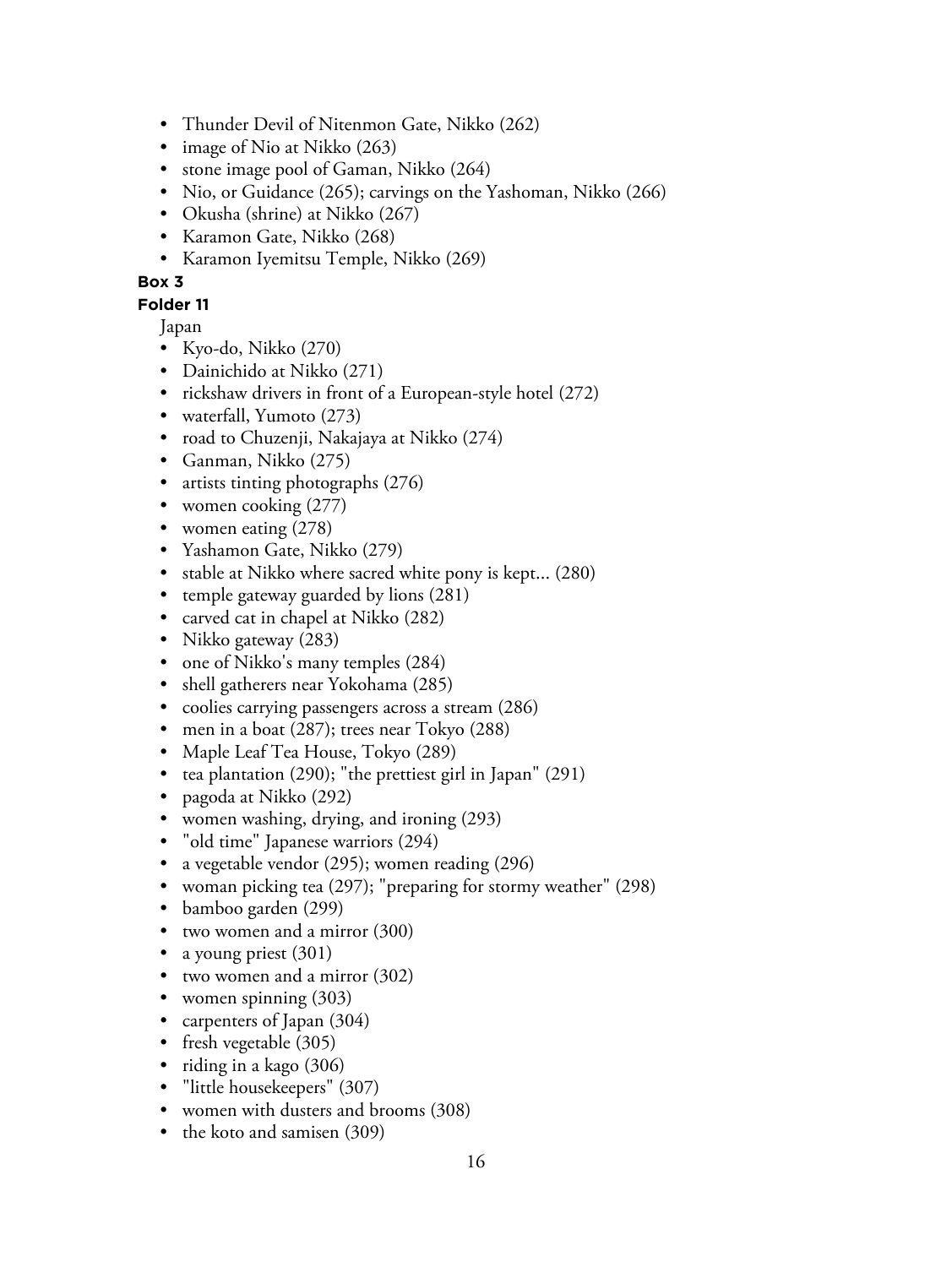- other musical instruments (310)
- musicians  $(311)p$
- ublic wrestling match (312)
- close view of sumo wrestlers (313)
- "judicial Hara-kiri" (314)

#### **Folder 12**

- Japan and Algeria
- Women posing for pictures in the shade (315)
- "a bit of Yoshiwara Yeddo (or Edo) (316)
- "sometimes called 'birds in a cage;" (317)
- women preparing vegetables (318)
- in a Japanese kitchen (319)
- women at dinner (320)
- two men "eating macaroni" (321)
- "coolies at luncheon" (322)
- people from North Japan (Ainu?) (323)
- studious girls (324); writing by the light of a paper lantern (325)
- koto and samisen or lyre and banjo of Japan (326)
- geishas  $(327)$
- young dancers (328)
- Japanese children (329)
- theater street, Yokohama (330)
- basket merchant (3310- village scene (332); view at Nagasaki (333)
- Temple of Mayasan, near Kobe (334)
- cave near Nagasaki (335)
- postcard advertising indigenous embroidery, Algeria

# **SERIES II: Correspondence**

#### **Box 4**

#### **Folder 1**

Letters, 1886-1888 (there is also a small photograph glued into this volume)--At sea, Paris, Rome, Pompeii, Naples, Florence, Venice

#### **Box 4**

### **Folder 2**

Letters, 1892-1894

- Kansas City, Missouri
- San Francisco, California
- Portland, Oregon
- Tacoma, Washington
- Honolulu, Hawaii
- Yosemite, California
- Los Angeles, California
- Antwerp, Belgium
- Dover, England
- Paris